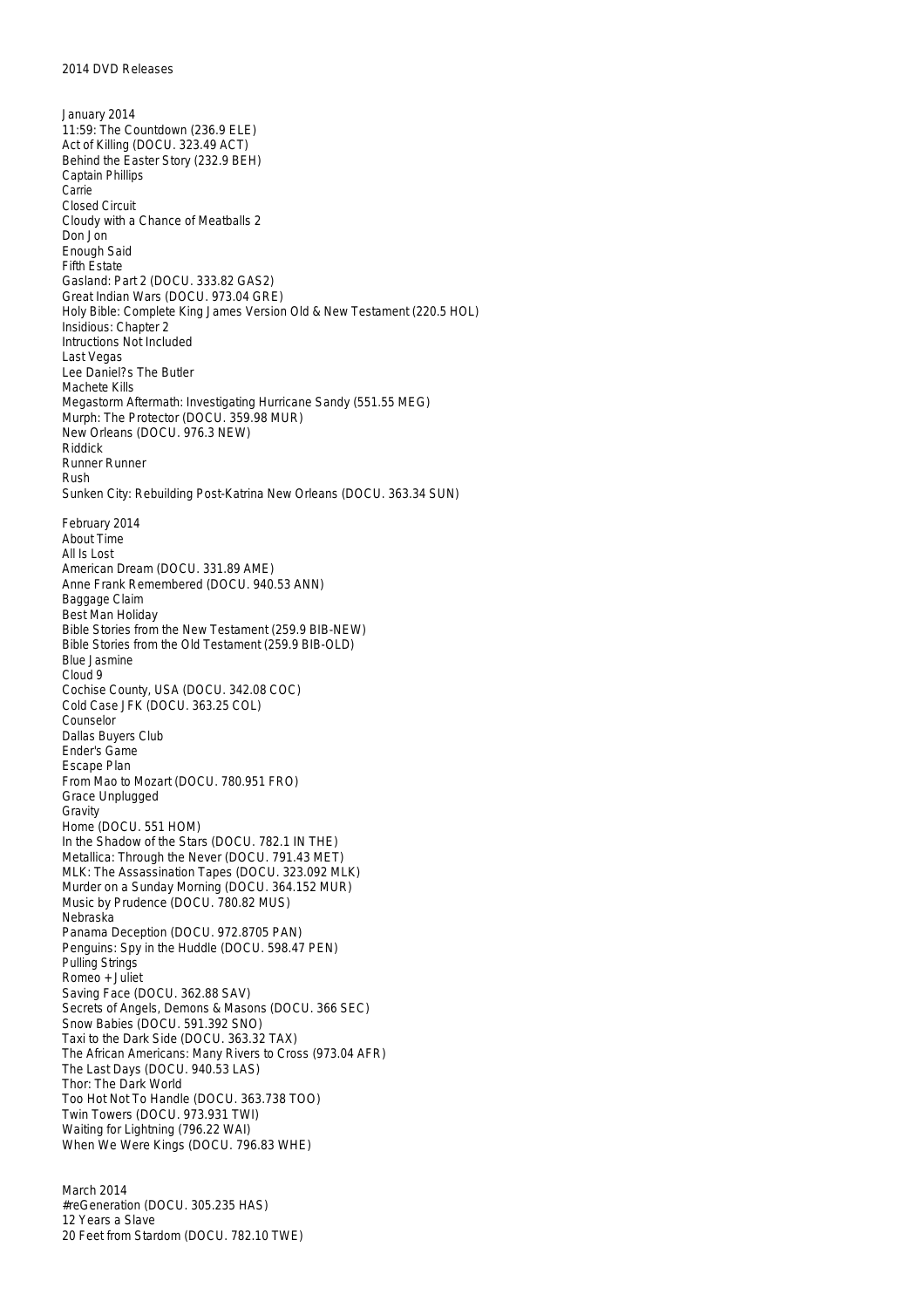A Cross to Bear After Newtown: Guns in America (DOCU. 364.2 AFT) American Hustle Ancient Aliens. Season 5 Volume 2 (DOCU. 001.942 ANC-5 v. 2) And Then There Was You Assassins Austenland Beauty is Embarrassing (DOCU. 759.13 BEA) Black Plague Blood Brother (DOCU. 362.1969 BLO) Blues for Willadean Book Thief Born to Royalty (DOCU. 941.086 BOR) Call Me Kuchu (DOCU. 306.76 CAL) Chasing Ice (DOCU. 551.5 CHA) Chinese Zodiac Constitution USA (DOCU. 342.7302 CON) Cutie and the Boxer (DOCU. 709.22 CUT) Dark Girls (DOCU. 305.896 DAR) Defiant Requiem (DOCU. 940.53 DEF) Deflowering of Eva Van End (Netherlands) Dirty Wars (DOCU. 355.343 DIR) Doctor Who. The Time of the Doctor Easy Money: Hard to Kill Enemies Closer Frozen Grandmaster Great Beauty (Italy) Homefront Hours House of Cards. Season 1 Hunger Games: Catching Fire Hunt In Tahrir Square: 18 Days of Egypt?s Unfinished Revolution (DOCU. 962.055 INT) In the Family In the Name of the King 3: The Last Mission Inequality for All (DOCU. 330.973 INE) Inside Llewyn Davis Is School Enough? (DOCU. 371.302 ISS) Jimi Hendrix: Hear My Train A Coming (DOCU. 782.42 JIM) Key of Life (Japan) Kill Your Darlings League of Denial: The NFL?s Concussion Crisis (DOCU. 617.1 LEA) Letter Writer Life and Death in Assisted Living (362.16 LIF) Life of a King Mandela: Long Walk to Freedom Midsomer Murders. Dark Rider v.90 Midsomer Murders. Death and the Divas v.92 Midsomer Murders. Murder of Innocence v.91 Mother of George Muscle Shoals (DOCU. 782.42 MUS) Nightmares & Dreamscapes Noah and the Great Ark (DOCU. 222.11 NOA) Oldboy Out of the Furnace Patience Stone (Afghanistan) Reasonable Doubt Retirement Gamble (DOCU. 332.024 RET) Richard the Lionheart Saving Mr. Banks Sherlock. Season Three Somm (DOCU. 642.6 SOM) Sound of the Spirit Superheroes: A Never-Ending Battle (DOCU. 741.5 SUP) Table No. 21 (India) The Best of Men Triumph of the Wall (DOCU. 070.1 TRI) Unstoppable (248.86 UNS) Vera. Set 3 Waiting Room (DOCU. 362.18 WAI) We Steal Secrets: The Story of Wikileaks (DOCU. 323.44 WES) Wedding for Bella Welcome to the Jungle West of Memphis (DOCU. 364.15 WES) Wings of a Warrior. The Jimmy Doolittle Story (629.13 WIN) Wolf of Wall Street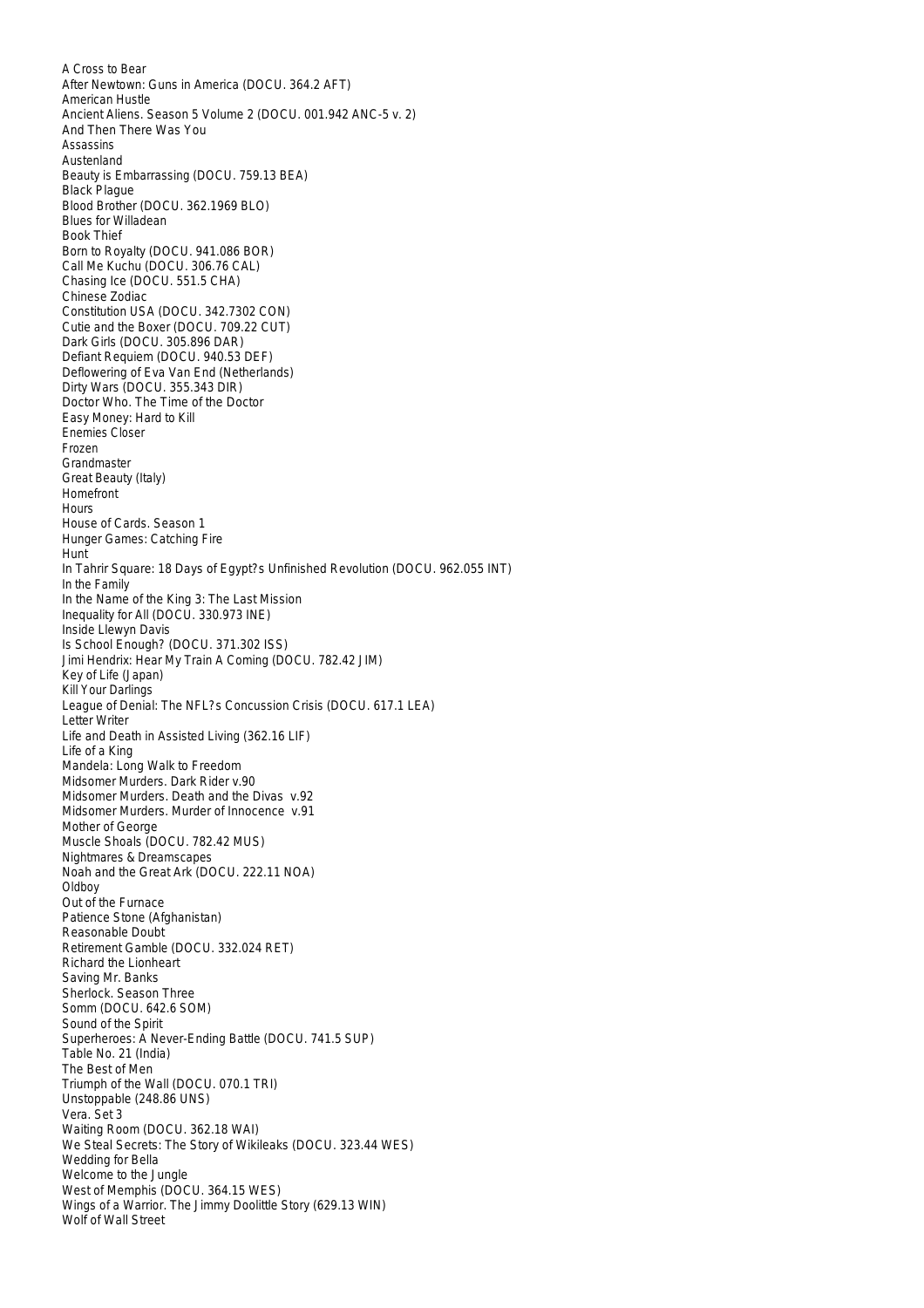April 2014 47 Ronin After All These Years After the Fall (973.931 AFT) Ain?t in It for My Health (DOCU. 782.4216 AIN) Amazing Love: The Story of Hosea Anchorman 2: The Legend Continues At Middleton August: Osage County Bag Man Barefoot Bellydance Fitness for Beginners. Basic Moves and Fat Burning (793.3 BEL-BAS) Bellydance Fitness for Beginners. Slim Down (793.3 BEL-SLI) Better Living through Chemistry Birds of Paradise Black Nativity Boys of Abu Ghraib Broadchurch. Season 1 Children Underground (305.23 CHI) Chosen One Copperhead Cowgirls ?N Angels: Dakota?s Summer Date and Switch Delivery Man Dog Who Saved Easter Escape. Capital Cities of the World: Tokyo and Moscow (915.04 ESC) Eternity and a Day (Greece) Fairfield Road Finding a Family Gabby Douglas Story God Save Our Farm Great Expectations Grudge Match Guge: The Lost Kingdom of Tibet (DOCU. 951.505 GUG) Hobbit: The Desolation of Smaug I Am Divine (DOCU. 791.4302 IAM) Island Destinations of the Mediterranean (914.6754 ISL) Jungle Book 2 Killer Forehand (796.342 KIL) Little Rascals Save the Day Lizzie Borden Took an Ax Madea?s Neighbors From Hell Man Named Pearl (DOCU. 712.092 MAN) McLeod?s Daughters. Season 6 Nut Job Paranormal Activity: The Marked Ones Philomena Pirate Fairy Ride Along Seal Team 8: Behind Enemy Lines Secret Life of Walter Mitty Smart Cookies Stan Lee?s Mighty 7: Beginnings Strawberry Summer Swimming Faster Freestyle (797.21 SWI) Under Jakob?s Ladder Walking with Dinosaurs Weeping Meadow (Greece) May 2014 3 Days to Kill About Last Night Art of the Steal Bellydance Fitness for Weight Loss: Cardio Shimmy (613.71 BEL) Bletchley Circle. Season 2 Bones. Eighth Season Call Me Crazy Calling of Courage Dallas. Tenth Season Endless Love Escape From Tomorrow Farewell to Fools Gimme Shelter God of Wonders (231.432 GOD) Her I, Frankenstein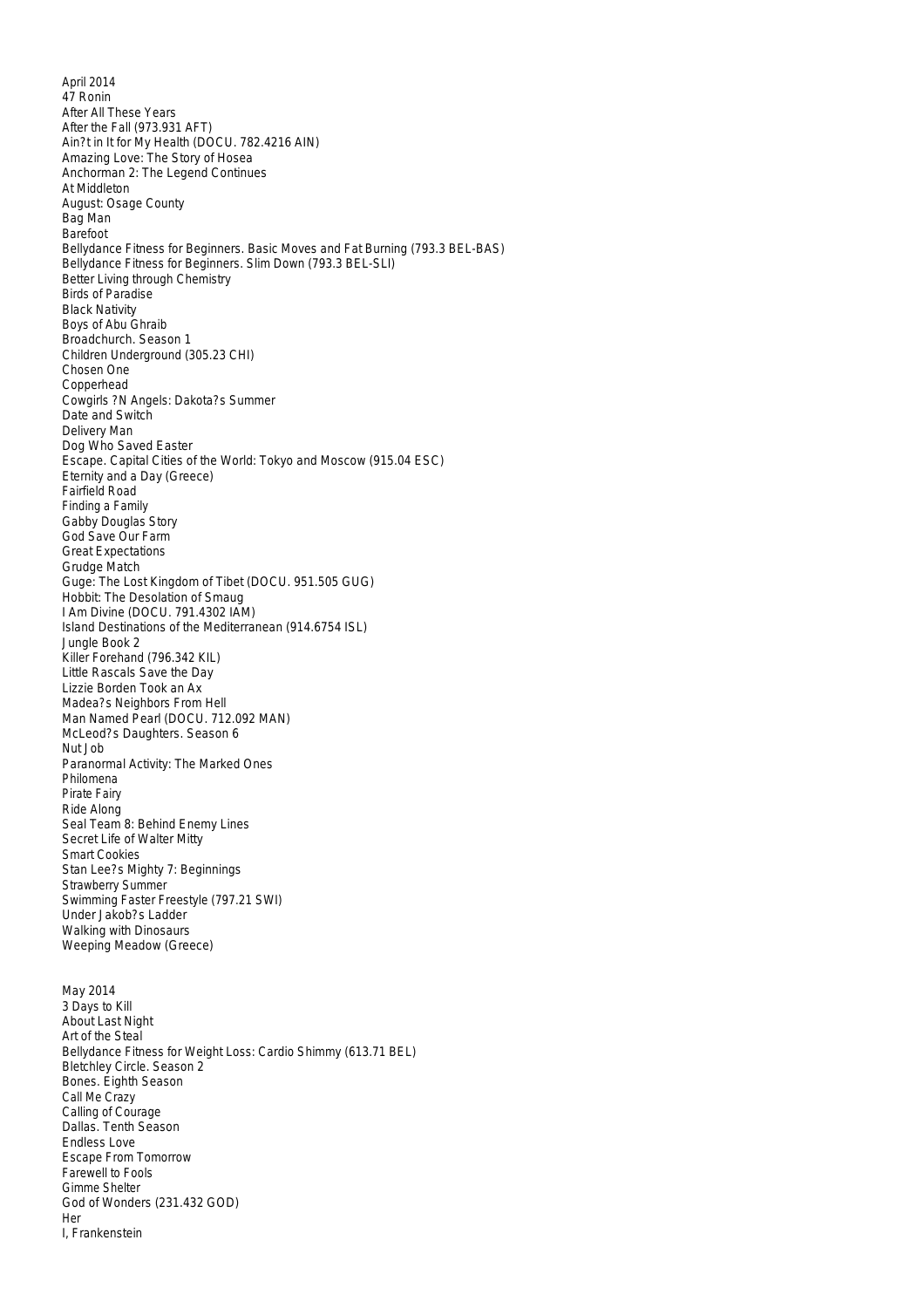In Secret Independence Daysaster Inside Out Journey to the West (China) Labor Day Last Samurai Legend of Hercules Locker 13 Locker 13 Moms Mabley (DOCU. 792.7 MOM) Monuments Men Odd Thomas Pompeii Ragamuffin Ripper Street. Season 2 Saving Grace B Jones Shuffleton?s Barbershop Son of Batman (Cartoon) Sophia Grace & Rosie?s Royal Adventure **Suspect** Tae Guk Gi: The Brotherhood of War (South Korea) That Awkward Moment Trials of Cate McCall Vampire Academy Veronica Mars Yellow Brick Road and Beyond (DOCU. 791.436 YEL) June 2014 Alan Partridge Attack the Block Between Sisters Bible Secrets Revealed (Mini-Series) Birder?s Guide to Everything Cheap Thrills Devil?s Knot Dragons: Defenders of Berk Part 2 Francis: The Pope of the New World (DOCU. 282.092 FRA) Gambit Ghost of Goodnight Lane Ghosts of Rwanda (967.571 GHO) Good Witch?s Gift Grand Budapest Hotel Guilty Pleasures (DOCU. 809.3 GUI) Hunting Party In the Blood Jack Ryan: Shadow Recruit Joe Journey of the Universe (523.1 JOU) Justice League: War (Cartoon) Klondike (Mini-Series) Lego Movie Lone Survivor Midrange Mischief Night Non-Stop One Day on Earth (DOCU. 306 ONE) Pandemic Parts Per Billion Raid Redemptoin (Indonesia) Red Reign (DOCU. 364.1 RED) Ride For Lance (DOCU. 359.98 RID) Robocop Run & Jump Sample This: The Birth of Hip Hop (DOCU. 782.42 SAM) Son of God Suits. Season 3 Trials of Muhammad Ali (796.83092 TRI) Trick ?r Treat UFC: Best of 2013, Year in Review (796.812 UFC) Ultimate Guide to the Presidents (DOCU. 352.23 ULT) Yogawoman (DOCU. 613.7046 YOG)

July 2014 1040: Christianity in the New Asia (DOCU. 275 ONE) A Fine Step Afflicted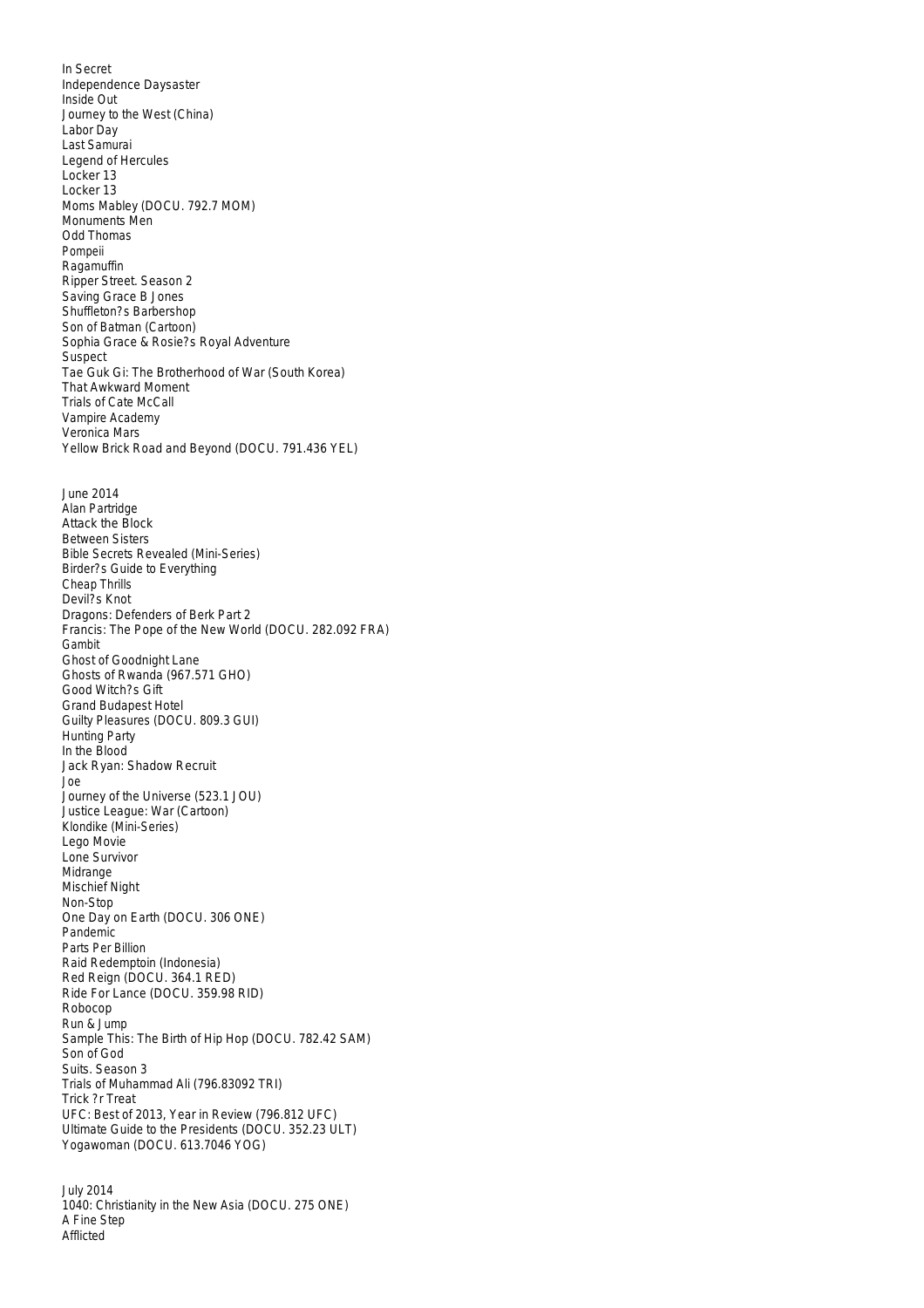Agent F.O.X. Angriest Man in Brooklyn Antboy As I Lay Dying Bad Words Blancanieves (791.43 BLA) Brotherhood Cesar Chavez Children of Huang Shi (China) Class of ?92 (DOCU. 796.334 CLA) Cleaver Family Reunion Collapse (DOCU. 330.973 COL) Cosmos (DOCU. 520.223 COS) Crafting Nation (DOCU. 641.23 CRA) Cuban Fury Day Late and a Dollar Short Doc Holliday?s Revenge Dom Hemingway Earth from Space (DOCU. 525 EAR) Enemy Face of Love Falling Skies. Season 3 General Orders No. 9 (DOCU. 975.04 GEN) Heaven is for Real Hell on Wheels. Season 3 Hell to Pay Hercules Reborn Hercules: Hero, God, Warrior (398.2 HER) House of Cards. Season 2 House of Flying Daggers (China) House of Payne. Volume Eight Isabelle: Dances into the Spotlight Jewish Cardinal (France) Jimmy P Justin and the Knights of Valor Justin Bieber: Rise to Fame (DOCU. 792.421 JUS) Killing Kennedy Last Call at the Oasis (DOCU. 333.91 LAS) Law in These Parts (DOCU. 956.05 LAW) Like Father, Like Son (Japan) Lullaby Make Your Move Missing Picture (DOCU. 959.604) Monty Python Almost the Truth (DOCU. 791.45 MON) Night in Old Mexico Noah Oliver Twist Omar (Palestine) Ong Bak: The Thai Warrior (Thailand) Open Grave Other Woman Passing Glory Protector 2 (Thailand) Purlie Victorious Raid 2 (Indonesia) Redwood Highway Repentance Richard Simmons Sweatin? to the Oldies 4 (613.71 SWE v. 4) Rio 2 Rob the Mob Rocket (Laos) Sabotage Short Game (DOCU. 796.352 SHO) Single Mom?s Club Some Velvet Morning Spy School Take Me Home This is Spinal Tap Top of the Lake Transcendence Trek Nation (DOCU. 791.45 TRE) Under the Skin Unknown Known (DOCU. 352.29 UNK) When Calls the Heart: A Telling Silence When Calls the Heart: The Dance Winter?s Tale Wolf Creek 2 World?s Worst Natural Disasters (904.5 WOR)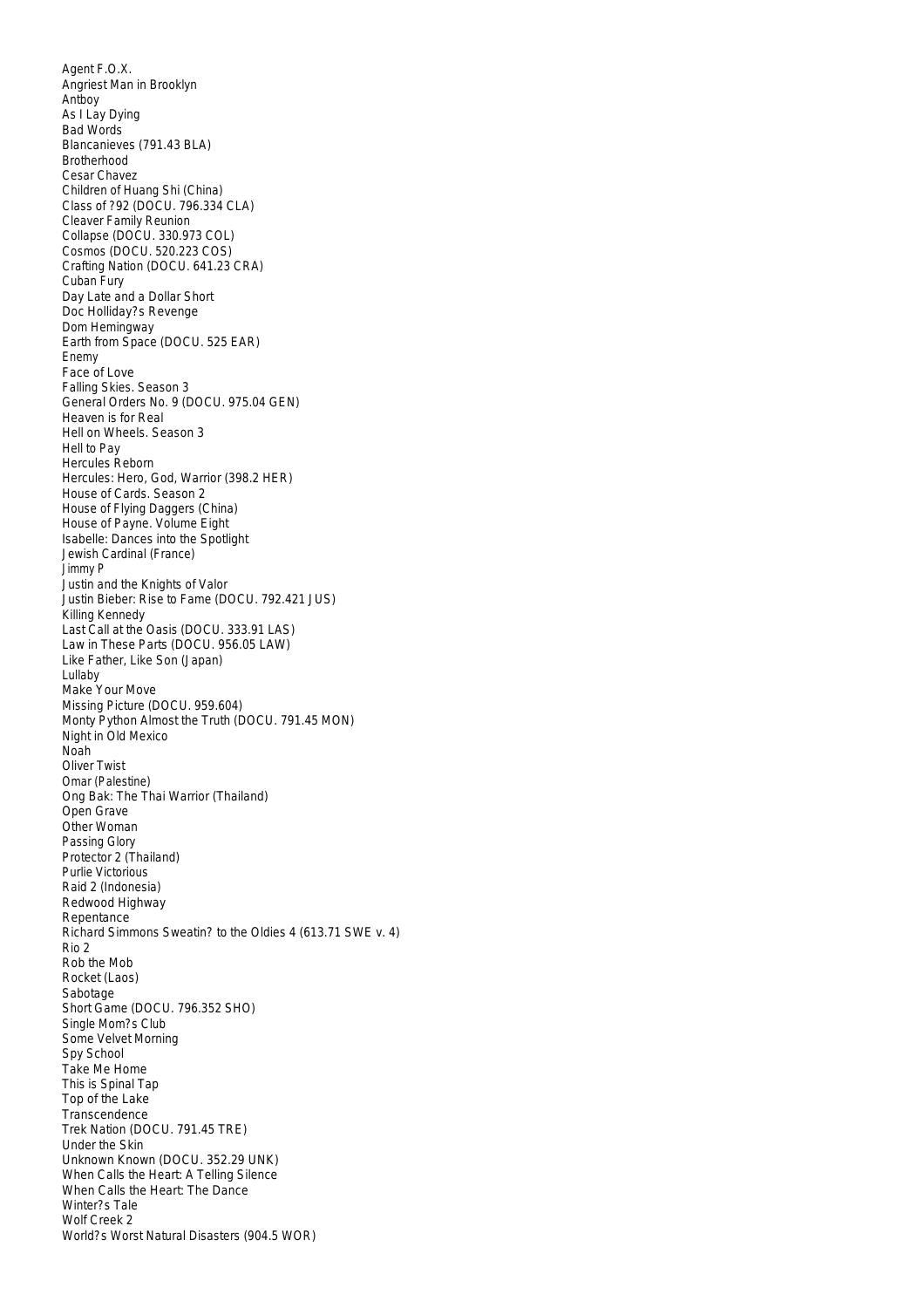August 2014 All in the Family. The Fourth Season Amazing Spider-Man 2 Batman: Assault on Arkham (Cartoon) Belle Blended Breathe In Divergent Double Fading Gigolo Filth Frankie & Alice God?s Not Dead Good Wife. The Fifth Season Haunted House 2 Home Is Where the Heart Is Jarhead 2: Field of Fire Jazz. A Film by Ken Burns (781.65 JAZ) Jesse Kanon (Anime) Legends of Oz: Dorothy?s Return Life's an Itch Lifted Locke Mercy Rule Midsomer Murders. Schooled in Murder v. 95 Midsomer Murders. The Sicilian Defence v. 94 Midsomer Murders. Written in the Stars v. 93 Moonphase (Anime) Muppets Most Wanted NCIS. The Eleventh Season Need for Speed Nurse Jackie. Season 2 O. Henry: His Surprise Endings and Beginnings (813.4 OHE) **Oculus** Popeye. The Sailor (Cartoon) Possession of Michael King Quiet Ones Rage Railway Man Red Wing Summer in February Swelter Tarzan Tekken Kazuya?s Revenge Toy Story of Terror Trip to Bountiful **Westworld** When Calls the Heart: Second Chances With God on our Side (DOCU. 261.2 WIT) September 2014 American Meat (DOCU. 338.10973 AME)

Blandings. Series 1 Blandings. Series 2 Boardwalk Empire. Season 4 Bones. The Ninth Season Born to Race: Fast Track Boxcar Children Brick Mansions Burning Blue Cabin Fever: Patient Zero Call the Midwife. Season 3 Captain America: The Winter Soldier Case Histories. Series 2 Castle. The Sixth Season Clatterford. Series 1 Clatterford. Series 2 Clatterford. Series 3 Criminal Minds. Season 8 Criminal Minds. Season 9 Doctor Who. Deep Breath Draft Day Escape Artist. Masterpiece Mystery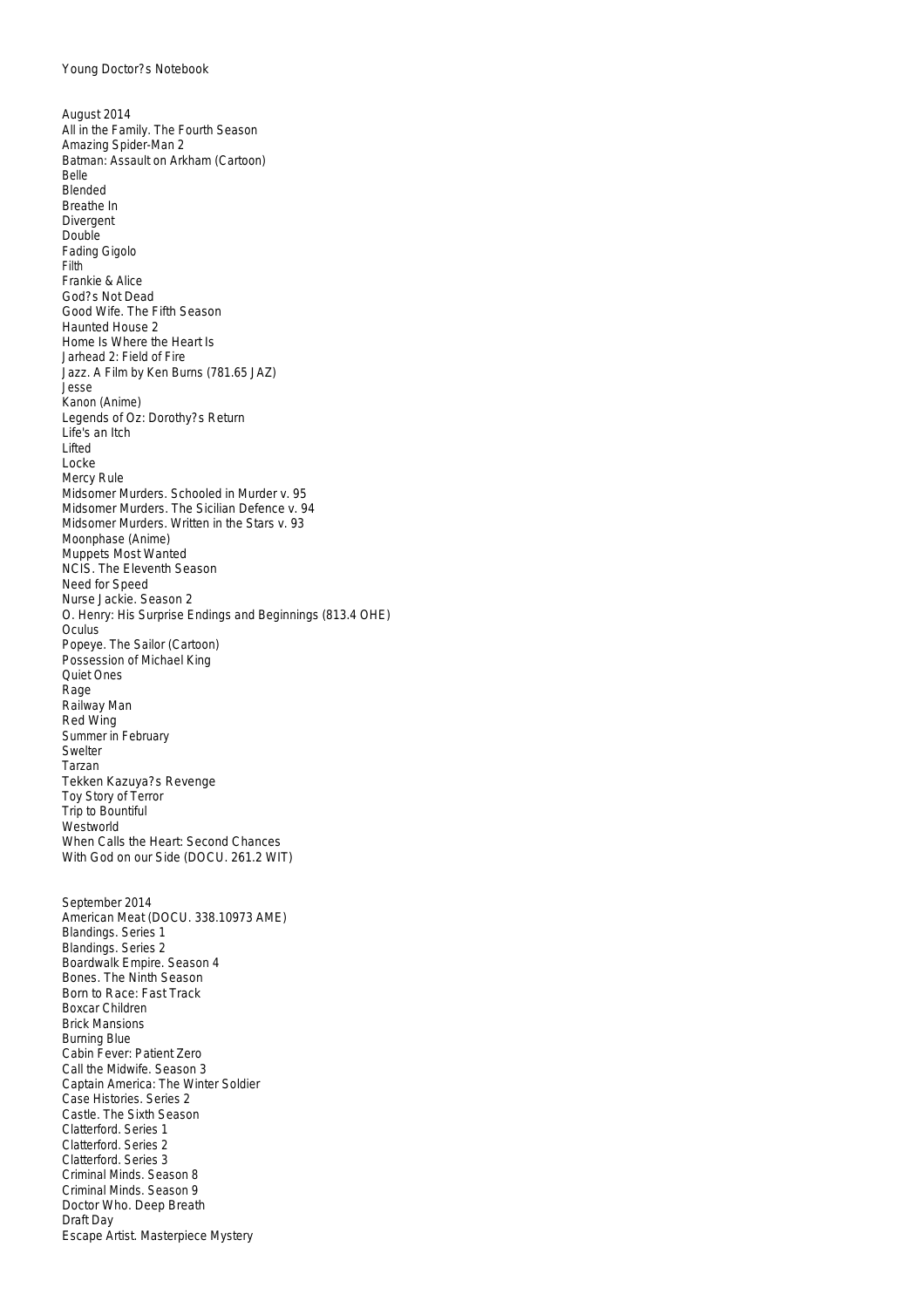Fault in Our Stars Fed Up (DOCU. 363.820 FED) From the Rough Godzilla Hinterland. Series 1 Homeland. The Third Season Hornet?s Nest (DOCU. 958.104 HOR) In the Face of Evil. Reagan's War in Word and Deed. Part 1 (DOCU. 973.927 INT) Indian Doctor. Series 1 Indian Doctor. Series 2 Indian Doctor. Series 3 Investigator Last Passenger Leverage. Season 5 Leverage. The Fourth Season Louder Than Words Love Punch Mad Love Miss Fisher?s Murder Mysteries. Season 2 Mom?s Night Out Mostly Ghostly. Have You Met My Ghoulfriend Murder on the Home Front Murdoch Mysteries. Season 6 Musketeers. Season 1 NCIS: Los Angeles. The Fifth Season Neighbors Normal Heart (Mini-Series) Once Upon a Time. Season 3 Orphan Black. Season 2 P2 Palo Alto Parks and Recreation. Season Six Perfect Wave Person of Interest. The Third Season Revenge. Season 3 Rocky Road Rosemary?s Baby (Mini-Series) Rosenkavalier (792.542 ROS) Rover Signal Sons of Anarchy. Season Six Supernatural. The Ninth Season They Came Together Think Like a Man Too Unsung Heroes: The Story of America?s Female Patriots (DOCU. 355.008 UNS) Vampire Diaries. Season 5 Very Good Girls Walking Dead. Season 4 Willow Creek Words and Pictures October 2014 Alpha and Omega: The Legend of the Saw Tooth Cave Begin Again Behaving Badly Big Bang Theory. The Sixth Season **Breathless** Calling Chef Cold in July Decoding Annie Parker Deliver Us From Evil Earth to Echo Edge of Tomorrow Fort McCoy Good People Grand Seduction Hellion How I Met Your Mother. The Ninth Season Jack and the Cuckoo-Clock Heart Life After Beth Longmire. The First Season Longmire. The Second Season Love Finds You in Sugarcreek Mad Men. The Final Season Part 1 Million Dollar Arm Million Ways to Die in the West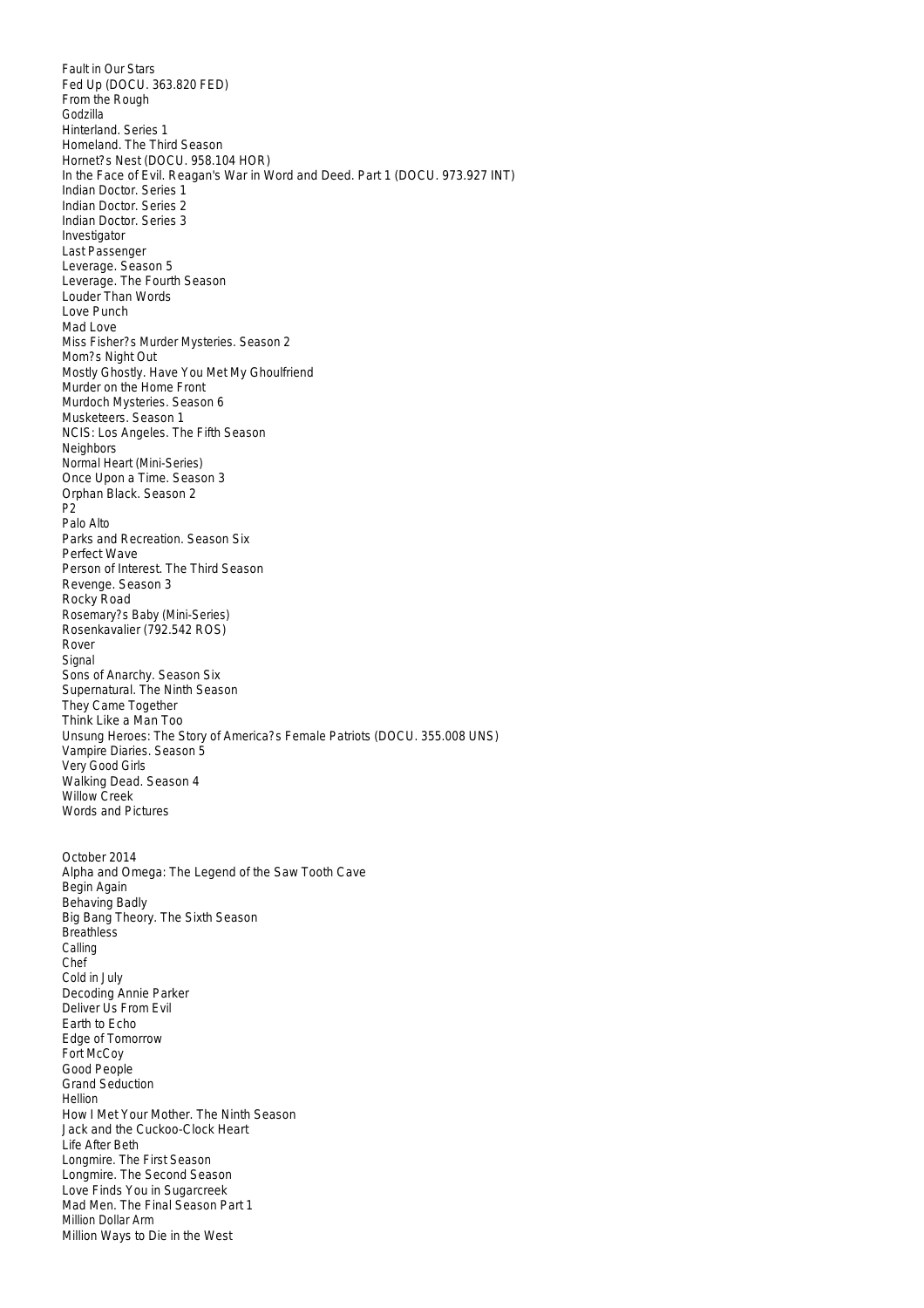Modern Family. The Fifth Season Mr. Peabody & Sherman Obvious Child Persecuted Plastic Purge: Anarchy Saints and Soldiers: The Void Sex Tape Sharknado 2: The Second One Snowpiercer Touched by Grace Transformers: Age of Extinction Vikings. The First Season Visions of Germany (914.33 VIS) When Calls the Heart: Change of Heart X-Men: Days of Future Past November 2014 100 Years of WWI (DOCU. 355.8 ONE) 22 Jump Street Ab-Normal Beauty (Hong Kong) Alberto Giacometti (730.92 ALB) And So It Goes Around the Block (Australia) Auction (Canada) Automata Autumn Blood (Austria) Belle for Christmas Beyond Outrage (Japan) Blood Ties Borgman (Netherlands) Boy (New Zealand) Broken Circle Breakdown (Belgium) Camp Campfire (Israel) Captive Heart Christmas Bounty Christmas Candle Christmas Carol Christmas Gift Christmas Grace Christmas in Yellowstone (DOCU. 508.787 CHR) Christmas Miracle (DOCU. 220.9 ANC) Christmas Oranges Christmas Ornament Christmas Stallion: Bush Christmas Christmas Tail Confession of Murder (South Korea) Cookie Cutter Christmas D-Day 360 (940.54 DDA) Dead Shadows (France) Dear Secret Santa Death Comes to Pemberley Deepsea Challenge (DOCU. 577.79 DEE) Deliver Us From Evil Drive Hard Easy Sitting Chair Exercises (613.71 EAS) Empty Hours (Mexico) Encounters at the End of the World (DOCU. 998 ENC) Evergreen Christmas Five Star Life (Italy) Flight Before Christmas Fort Bliss Four Horsemen (DOCU.338.9 FOU) Free At Last: Civil Rights Heroes (305.896 FRE) Frontera Frozen in Time Generation War (Germany) Gentle Fitness (613.71 GEN) Gift of Love GMO OMG (DOCU. 664 GMO) Go for Sisters Good Witch?s Charm Good Witch?s Family Goodnight Mister Tom Greater Good (DOCU. 614.47 GRE) Grey?s Anatomy. The Tenth Season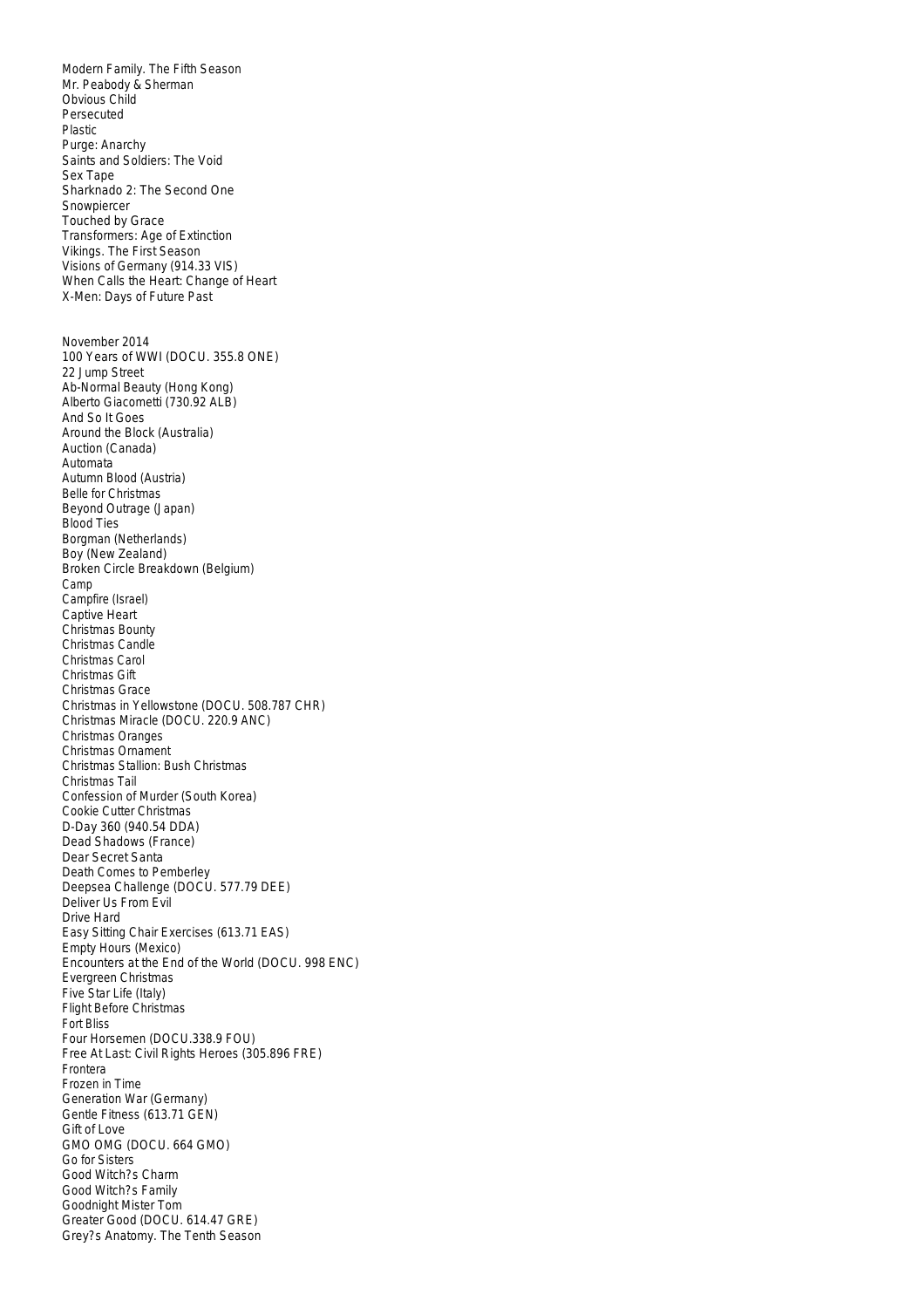Grizzly Man (599.78 GRI) Happy Elf Heaven is Waiting **Hercules** Hollow Crown: Henry IV Hollow Crown: Henry V Hollow Crown: Richard II Home for the Holidays Horses of God (Morocco) Hot in Cleveland. Season Five Hot in Cleveland. Season Four Hot in Cleveland. Season Three How the Toys Saved Christmas How to Train Your Dragon 2 I Am Ali (DOCU. 796.83 IAM) I?m No Dummy (DOCU. 793.89 IMN) If I Stay Ilo Ilo (Singapore) In the Name of God Inside Combat Rescue (DOCU. 958.104 INS) Inside the Actor?s Studio ? Robin Williams (792.23 INS) Into the Storm Is the Man Who is Tall Happy? (DOCU. 782.42 IST) Ivory Tower (DOCU. 378.3 IVO) Jackpot (Norway) Jackson Pollock (DOCU. 759.13 JAC) Jai Ho (India) Jean de Florette (France) Jersey Boys Joan Miro (759.6 JOA) Joan Rivers: A Piece of Work (DOCU. 792.23 JOA) Justified. The Fourth Season Kennedys (DOCU. 929.2 KEN) Killer Inside Me Korengal (DOCU. 363.34 KOR) Last Days (Spain) Let?s Be Cops Life of Crime Lifetime Holiday Triple Feature Little Rascals. Classic & Hidden Episodes Little Rascals. Spanky, Alfalfa & Darla?s Memorable Episodes Little Rascals. The Best of Our Gang/Superstars of Our Gang Little Rascals. The Best of Pete the Pooch Little Rascals. The Boys of Our Gang Lost Christmas Magic Christmas Maidentrip (DOCU. 797.124 MAI) Maleficent Manon of the Spring (France) Marcel Duchamp (759.4 MAR) Meet the Robertsons (791.45 MEE) Mega Meals (DOCU. 641.57 MEG) Mill. Series One Misfire Most Wanted Man Mule Tide Christmas My Engine?s Fragile Sound (Portugal) Necessary Roughness. Season 3 Nine Lives of Christmas Norman **Northpole** Out of the Clear Blue Sky (DOCU. 332.6 OUT) Paul Klee (760.92 PAU) Pawn Stars: A Very Vegas Christmas Special (791.45 PAW) Penguins of Madagascar: Operation Special Delivery Pete?s Christmas Piet Mondrian (759.94 PIE) Planes 2: Fire & Rescue Poirot. Series 13 Prince Protector (Thailand) Ram-Leela (India) Reclaim Redemption Trail Refuge Ride: A Christmas Eve Parable Royal Pains. Season 5 Seasons of Gray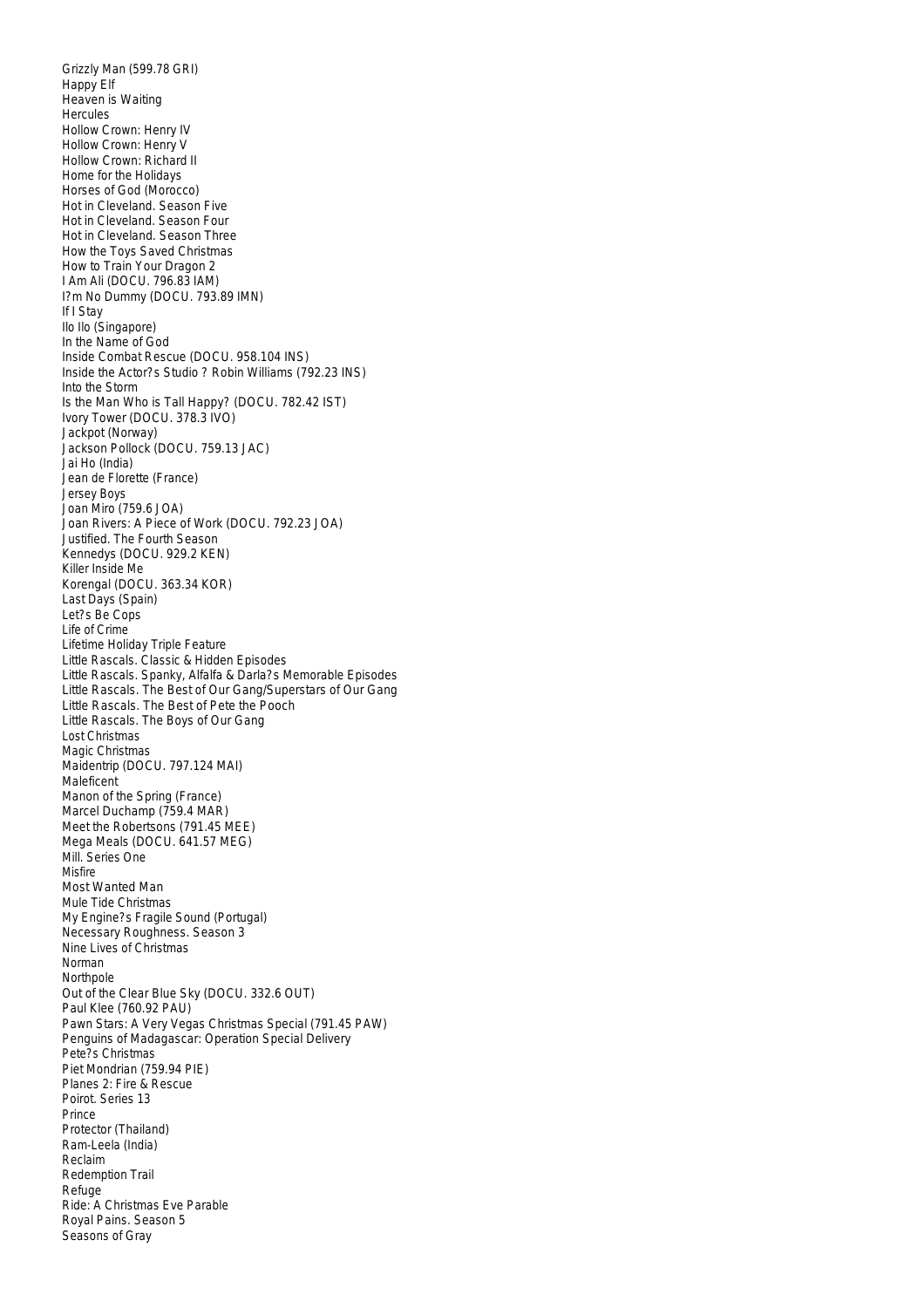Sellebrity (DOCU. 782.42 SEL) Sin City: A Dame to Kill For Sit and be Fit (616.722 SIT) Snow Globe Christmas Step Up: All In Still Life. A Three Pines Mystery Sugar Summertime Christmas Tammy Things Never Said Third Person Triad (Hong Kong) Trinity Goodheart True Blood. The Seventh Season Turtle Power (DOCU. 741.59 TUR) Tyler Perry (DOCU. 812.6 TYL) Unacceptable Levels (362.19 UNA) Untold History of the United States (DOCU. 973.9 UNT) Vera. Set 4 Very Merry Mix-Up Vikings. Season 2 Village. Series One Ward Wassily Kandinsky (760.09 WAS) When Santa Fell to Earth Where Do We Go Now? (France) Wind Rises Wish for Wings that Work Wish I Was Here Year in the Blue (DOCU. 358.400 YEA) December 2014 Amazing War Machines (DOCU. 355.8 AMA) Angels Sing As Above So Below Banner 4th of July Ben Franklin?s Balloons (DOCU. 689.133 BEN) Beyond the Edge (DOCU. 796.52 BEY) Bible Quiz (DOCU. 248.83 BIB) Camp Harlow Cantinflas (Mexico) Catch Hell Christmas Dragon Christmas in Hollywood Christmas Salvation Street Crash Reel (DOCU. 796.939 CRA) CSI. The Eleventh Season CSI. The Fourteenth Season CSI. The Thirteenth Season CSI. The Twelfth Season Dawn of the Planet of the Apes Day of the Mummy Dolphin Tale 2 Englewood Expendables 3 Fairly Legal. Season 2 First Air War (DOCU. 623.7464 FIR) Frank Giver Grumpy Cat?s Worst Christmas Ever Guardians of the Galaxy Guardians of the Museum Guess Who?s Coming to Christmas Gutshot Straight Hell Hath No Fury Like a Woman Scorned: The Play Hidden Colors (DOCU. 305.896 HID) Hidden Colors 2 (DOCU. 305.896 HID2) Hidden Colors 3 (DOCU. 305.896 HID3) Hundred-Foot Journey I Love Dinosaurs (DOCU. 567.9 ILO) In His Steps (248.5 INH) Inspector Lewis. Series 7 Jingle All the Way 2 Justified. The Fifth Season Last Straw Love at the Thanksgiving Day Parade Love Covers All Lucky In Love